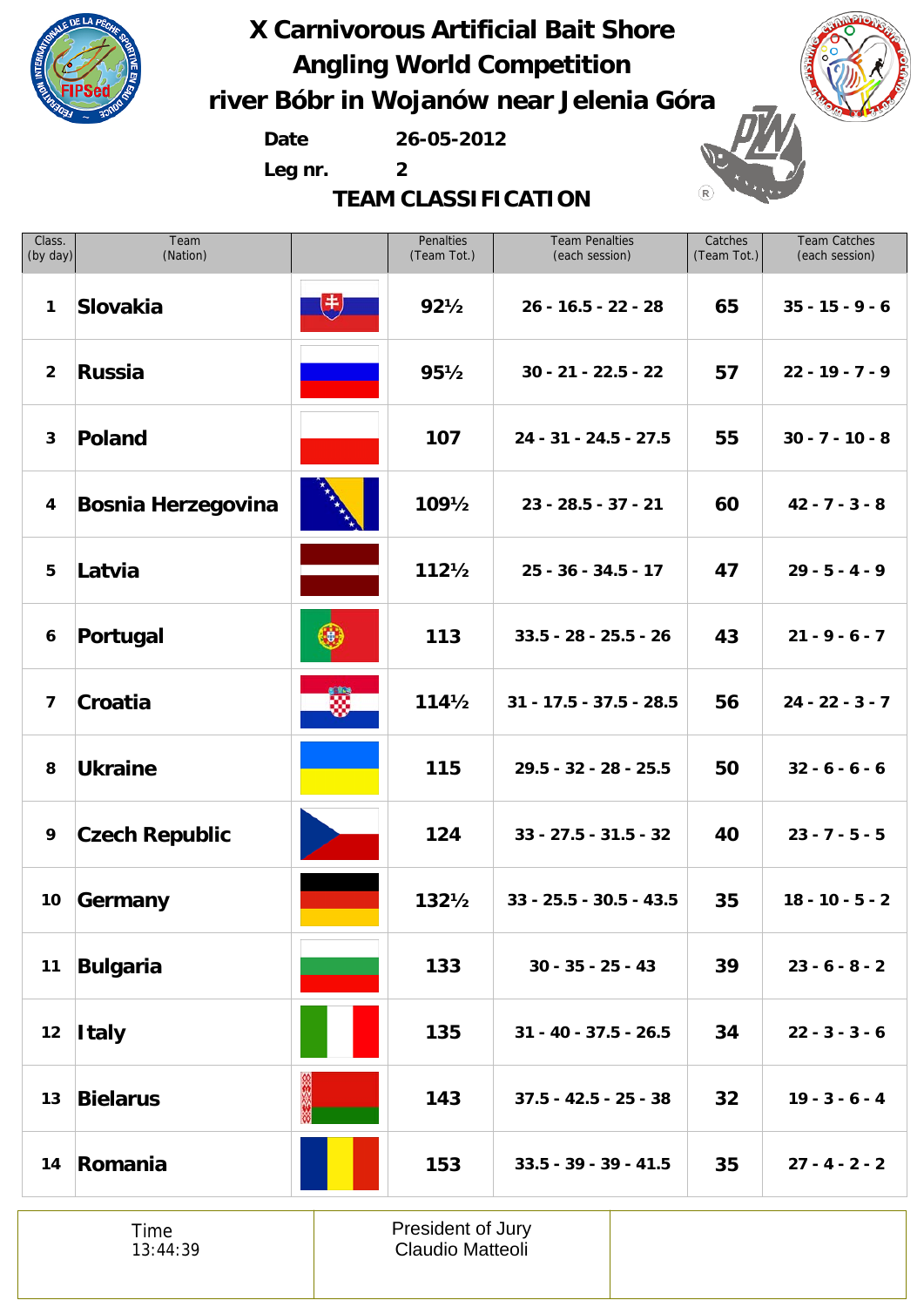



**Date 26-05-2012**



**Leg nr. 2 INDIVIDUAL CLASSIFICATION**

| Class.<br>(Day) | Competitor<br>Angling |                  | Team<br>(Nation)          |              | Classification<br>by sector | Penalties<br>(Tot.) | Catches<br>(Tot.) | Catches<br>(best session) | Catches<br>(each session) | Penalties<br>(each session) | Note |
|-----------------|-----------------------|------------------|---------------------------|--------------|-----------------------------|---------------------|-------------------|---------------------------|---------------------------|-----------------------------|------|
| 1               | Forbak                | <b>Martin</b>    | Slovakia                  | $+$          | 1                           | 10.0                | 32 <sub>2</sub>   | 17                        | $17 - 7 - 5 - 3$          | $1 - 2.5 - 3 - 3.5$         |      |
| $\overline{2}$  | Vorobev               | Alexander        | <b>Russia</b>             |              | $\mathbf{1}$                | 10.0                | 20                | 9                         | $9 - 6 - 2 - 3$           | $1 - 2 - 3.5 - 3.5$         |      |
| 3               | <b>Mazur</b>          | <b>Sebastian</b> | Poland                    |              | $\mathbf{1}$                | 11.5                | 17                | 11                        | $11 - 2 - 3 - 1$          | $1 - 2 - 4 - 4.5$           |      |
| 4               | <b>Eglitis</b>        | <b>Ainars</b>    | Latvia                    |              | $\mathbf 1$                 | 15.5                | 18                | 12                        | $12 - 2 - 1 - 3$          | $1 - 3 - 4.5 - 7$           |      |
| 5               | Carmo                 | Josè             | Portugal                  | $\bullet$    | $\overline{2}$              | 13.5                | 17                | 9                         | $9 - 3 - 2 - 3$           | $2 - 3.5 - 3.5 - 4.5$       |      |
| 6               | Matijašic             | <b>Mario</b>     | Croatia                   | $\bullet$    | $\overline{2}$              | 18.5                | 15                | 9                         | $9 - 2 - 0 - 4$           | $1 - 4 - 4 - 9.5$           |      |
| 7               | <b>Duarte</b>         | <b>Nuno</b>      | Portugal                  | $\bullet$    | $\overline{2}$              | 20.5                | 17                | $\overline{\mathbf{z}}$   | $7 - 4 - 3 - 3$           | $3.5 - 5 - 5.5 - 6.5$       |      |
| 8               | Shanin                | Alexey           | <b>Russia</b>             |              | $\overline{2}$              | 20.5                | 12                | 5                         | $5 - 2 - 1 - 4$           | $1.5 - 4.5 - 7 - 7.5$       |      |
| 9               | <b>Poishs</b>         | <b>Kaspars</b>   | Latvia                    |              | $\mathbf{3}$                | 19.5                | 16                | 9                         | $9 - 3 - 1 - 3$           | $2 - 3.5 - 4.5 - 9.5$       |      |
| 10              | Kowalski              | <b>Daniel</b>    | Poland                    |              | $\mathbf{3}$                | 21.5                | 16                | 9                         | $9 - 1 - 5 - 1$           | $1 - 2 - 9 - 9.5$           |      |
| 11              | <b>Buzatu</b>         | <b>Sabin</b>     | Romania                   |              | $\mathbf{3}$                | 22.0                | 11                | 8                         | $8 - 1 - 1 - 1$           | $3 - 4.5 - 5 - 9.5$         |      |
| 12 <sub>2</sub> | Vorotniak             | Volodymyr        | <b>Ukraine</b>            |              | $\mathbf{3}$                | 22.5                | 24                | 17                        | $17 - 1 - 4 - 2$          | $2.5 - 2.5 - 7.5 - 10$      |      |
| 13              | Zovak                 | Slavko-Slaven    | <b>Bosnia Herzegovina</b> | $\mathbb{R}$ | 4                           | 21.5                | 13                | $\overline{\mathbf{z}}$   | $7 - 3 - 2 - 1$           | $3.5 - 4.5 - 6 - 7.5$       |      |
| 14              | <b>Holly</b>          | Lukas            | Slovakia                  | 电            | 4                           | 22.5                | 10                | 3                         | $2 - 3 - 3 - 2$           | $2 - 2 - 6 - 12.5$          |      |
|                 | 15 Pavlov             | Igor             | <b>Ukraine</b>            |              | 4                           | 23.5                | 9                 | 5                         | $5 - 3 - 0 - 1$           | $1 - 4.5 - 8.5 - 9.5$       |      |
| 16              | <b>Krzyszczyk</b>     | Wojciech         | Poland                    |              | 4                           | 24.0                | 17                | 6                         | $5 - 4 - 2 - 6$           | $1 - 5 - 8.5 - 9.5$         |      |
| 17              | <b>Mishin</b>         | Artem            | <b>Russia</b>             |              | 5                           | 24.5                | 19                | 11                        | $2 - 11 - 4 - 2$          | $2 - 2.5 - 7.5 - 12.5$      |      |
| 18              | Cepelák               | <b>Michal</b>    | <b>Czech Republic</b>     |              | 5                           | 25.5                | 14                | 12                        | $12 - 2 - 0 - 0$          | $1 - 4 - 9.5 - 11$          |      |
| 19              | Lastric               | Pero             | <b>Bosnia Herzegovina</b> | $\Delta$     | 5                           | 26.0                | 11                | 5                         | $5 - 2 - 0 - 4$           | $1.5 - 4.5 - 7.5 - 12.5$    |      |

Time **13:43:50**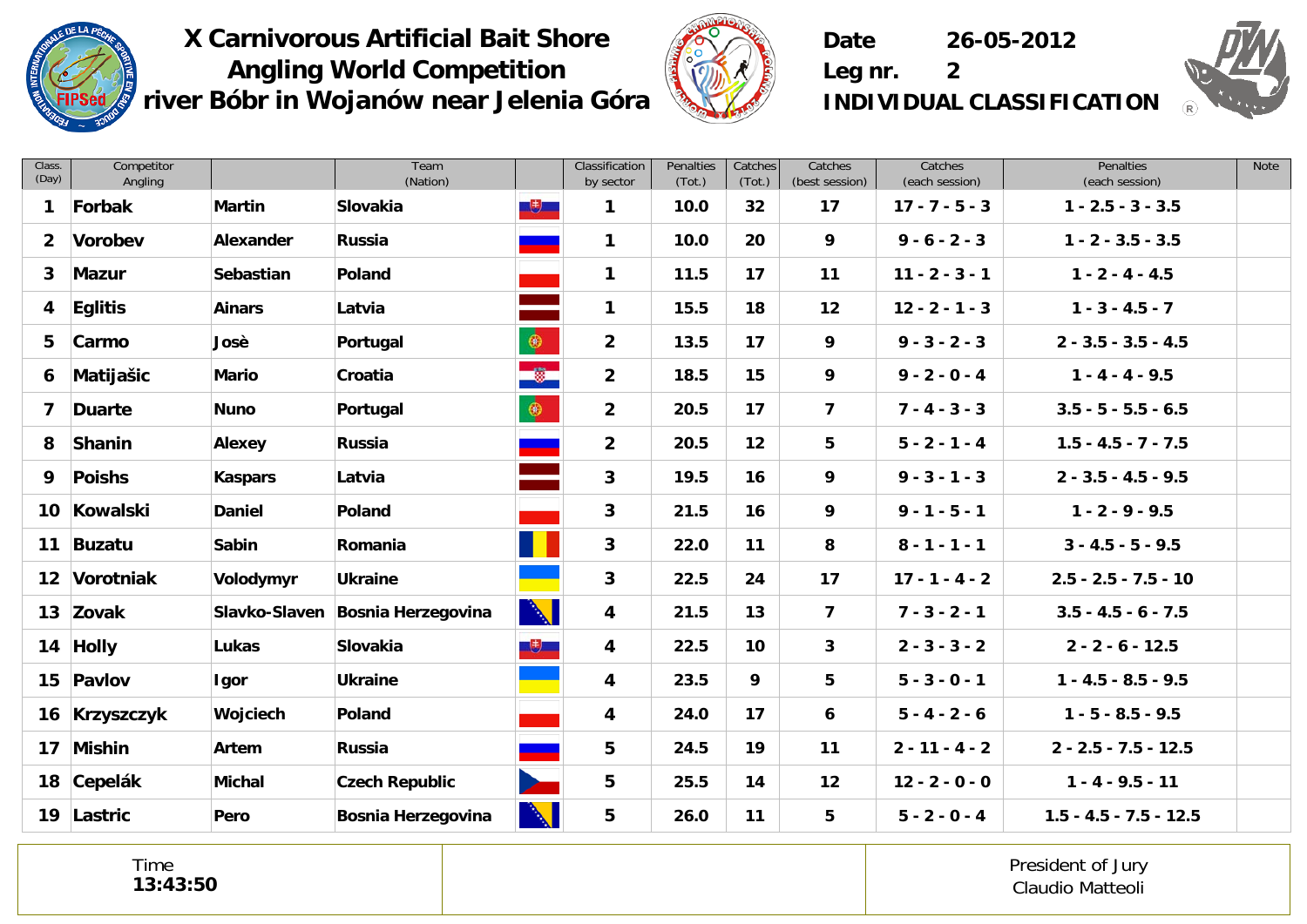



**Date 26-05-2012**

**Leg nr. 2 INDIVIDUAL CLASSIFICATION**

| Class.<br>(Day) | Competitor<br>Angling |                    | Team<br>(Nation)          |              | Classification<br>by sector | Penalties<br>(Tot.) | Catches<br>(Tot.) | Catches<br>(best session) | Catches<br>(each session) | <b>Penalties</b><br>(each session) | <b>Note</b> |
|-----------------|-----------------------|--------------------|---------------------------|--------------|-----------------------------|---------------------|-------------------|---------------------------|---------------------------|------------------------------------|-------------|
| 20              | Hornak                | Peter              | Slovakia                  | 电            | 5                           | 27.0                | $12 \overline{ }$ | 6                         | $6 - 4 - 1 - 1$           | $2 - 7.5 - 8 - 9.5$                |             |
| 21              | Subasic               | Jasmin             | Croatia                   | $\bullet$    | 6                           | 28.5                | 13                | 9                         | $9 - 2 - 1 - 1$           | $3.5 - 7.5 - 8 - 9.5$              |             |
|                 | 22 Ladan              | <b>Boris</b>       | <b>Bosnia Herzegovina</b> | $\mathbb{N}$ | 6                           | 30.0                | 29                | 25                        | $25 - 1 - 1 - 2$          | $1 - 7.5 - 10 - 11.5$              |             |
| 23              | <b>Borchert</b>       | Carsten            | Germany                   |              | 6                           | 30.0                | 12                | $\overline{\mathbf{z}}$   | $7 - 5 - 0 - 0$           | $1 - 4 - 12.5 - 12.5$              |             |
| 24              | <b>Biagi</b>          | <b>Simone</b>      | <b>Italy</b>              |              | 6                           | 30.5                | 5                 | $\overline{2}$            | $2 - 2 - 0 - 1$           | $4 - 4.5 - 9.5 - 12.5$             |             |
| 25              | Kostadinov            | <b>Todor</b>       | <b>Bulgaria</b>           |              | $\overline{\mathbf{z}}$     | 29.5                | 12                | 6                         | $6 - 0 - 5 - 1$           | $1 - 7.5 - 8 - 13$                 |             |
|                 | 26 Ferro              | Andrea             | <b>Italy</b>              |              | $\overline{\mathbf{z}}$     | 30.0                | 10                | $\overline{7}$            | $7 - 0 - 1 - 2$           | $4 - 6 - 7 - 13$                   |             |
| 27              | Boyadziehiev          | Lyubomir           | <b>Bulgaria</b>           |              | $\overline{\mathbf{z}}$     | 31.0                | 8                 | 6                         | $6 - 2 - 0 - 0$           | $4 - 6.5 - 9.5 - 11$               |             |
|                 | 28 Sedakov            | Eugen              | <b>Bielarus</b>           |              | $\overline{\mathbf{z}}$     | 32.0                | 11                | 4                         | $4 - 0 - 3 - 4$           | $2 - 5.5 - 11 - 13.5$              |             |
| 29              | Katzer                | <b>Klaus-Peter</b> | Germany                   |              | 8                           | 31.0                | 13                | 10                        | $10 - 2 - 1 - 0$          | $1 - 8 - 9.5 - 12.5$               |             |
|                 | 30 Tichy              | <b>Michal</b>      | <b>Czech Republic</b>     |              | 8                           | 31.0                | 8                 | 4                         | $4 - 1 - 1 - 2$           | $6 - 7 - 9 - 9$                    |             |
| 31              | <b>Babic</b>          | <b>Daniel</b>      | <b>Bosnia Herzegovina</b> |              | 8                           | 32.0                | $\overline{7}$    | 5                         | $5 - 1 - 0 - 1$           | $4.5 - 8.5 - 9.5 - 9.5$            |             |
| 32 <sub>2</sub> | <b>Hristov</b>        | <b>Teodoro</b>     | <b>Bulgaria</b>           |              | 8                           | 33.5                | 14                | 8                         | $8 - 4 - 1 - 1$           | $5 - 5 - 11.5 - 12$                |             |
|                 | 33 Vilhutskyi         | Vladyslav          | <b>Ukraine</b>            |              | 9                           | 31.5                | 9                 | 4                         | $4 - 2 - 2 - 1$           | $3.5 - 7.5 - 8 - 12.5$             |             |
| 34              | <b>Boras</b>          | Mijo               | Croatia                   | $\bullet$    | 9                           | 31.5                | 6                 | $\overline{2}$            | $1 - 2 - 1 - 2$           | $4.5 - 6 - 7 - 14$                 |             |
| 35              | Smatana               | Juraj              | Slovakia                  | $+$          | 9                           | 33.0                | 11                | 10                        | $10 - 1 - 0 - 0$          | $3 - 9.5 - 9.5 - 11$               |             |
|                 | 36 Borchert           | Gerd               | Germany                   |              | 9                           | 34.0                | $\overline{7}$    | 3                         | $0 - 2 - 3 - 2$           | $5.5 - 7 - 7.5 - 14$               |             |
| 37              | Cepelák               | Tomas              | <b>Czech Republic</b>     |              | 10                          | 32.0                | 10 <sup>°</sup>   | 5                         | $5 - 3 - 1 - 1$           | $4.5 - 7.5 - 9.5 - 10.5$           |             |
|                 | 38 Kanarskiy          | Yevgeniy           | <b>Bielarus</b>           |              | 10                          | 32.5                | 9                 | $\overline{7}$            | $7 - 1 - 1 - 0$           | $4 - 7 - 9 - 12.5$                 |             |

Time **13:43:50**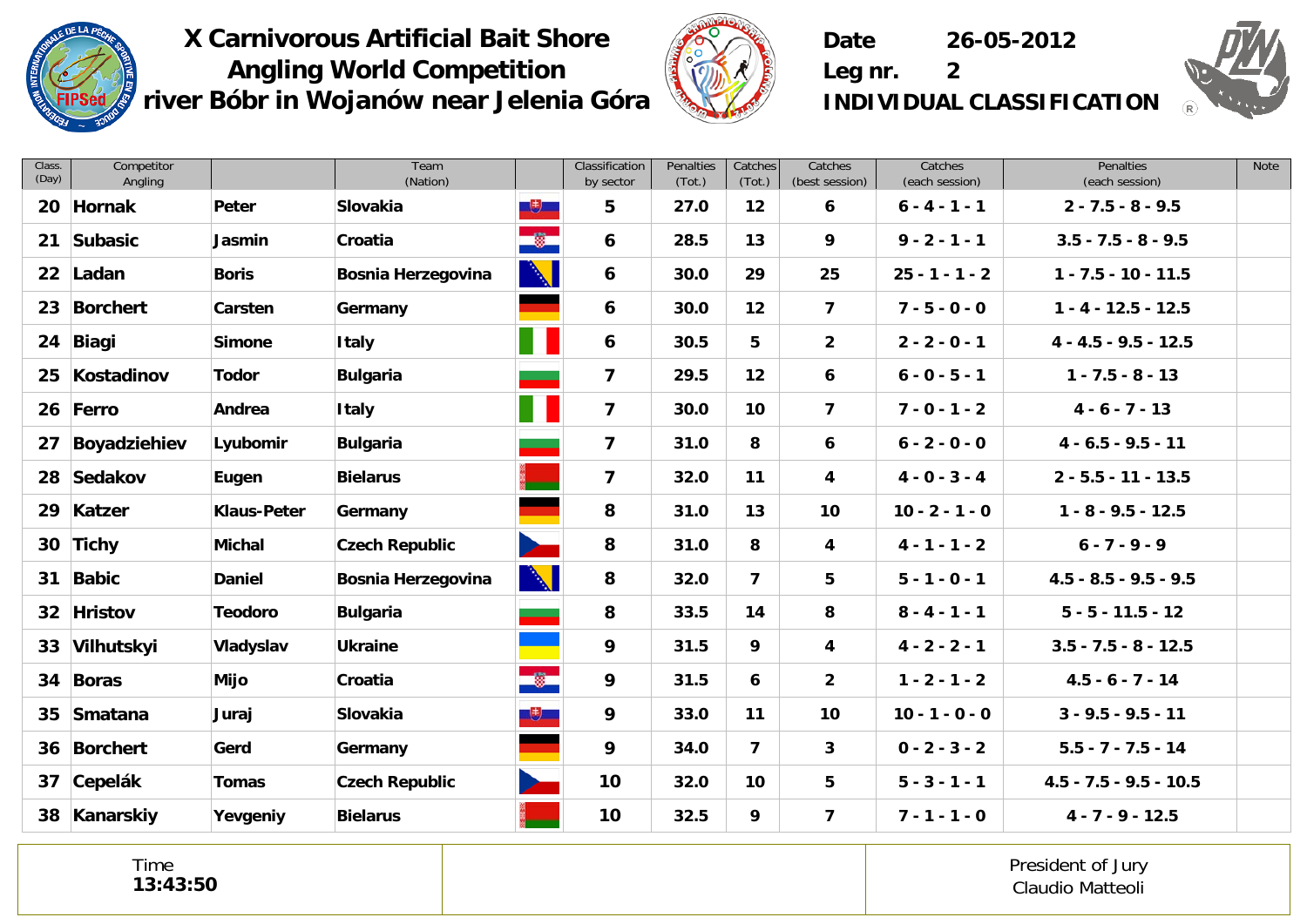



**Date 26-05-2012**

**Leg nr. 2 INDIVIDUAL CLASSIFICATION**



| Class.<br>(Day) | Competitor<br>Angling |                   | Team<br>(Nation)      |           | Classification<br>by sector | Penalties<br>(Tot.) | Catches<br>(Tot.) | Catches<br>(best session) | Catches<br>(each session) | Penalties<br>(each session) | <b>Note</b> |
|-----------------|-----------------------|-------------------|-----------------------|-----------|-----------------------------|---------------------|-------------------|---------------------------|---------------------------|-----------------------------|-------------|
| 39              | Yakubovich            | Vadzim            | <b>Bielarus</b>       |           | 10                          | 33.5                | 6                 | 4                         | $4 - 1 - 1 - 0$           | $3 - 9.5 - 10 - 11$         |             |
|                 | 40 Foltyn             | Josef             | <b>Czech Republic</b> |           | 10                          | 35.5                | 8                 | 3                         | $2 - 1 - 3 - 2$           | $5.5 - 7.5 - 10 - 12.5$     |             |
|                 | 41 Muin               | Giacomo           | <b>Italy</b>          |           | 11                          | 34.5                | 9                 | 6                         | $6 - 0 - 1 - 2$           | $4 - 8 - 9.5 - 13$          |             |
| 42              | <b>Kuk</b>            | Zeljko            | Croatia               |           | 11                          | 36.0                | 22                | 16                        | $5 - 16 - 1 - 0$          | $1 - 9.5 - 11.5 - 14$       |             |
| 43              | <b>Babii</b>          | Mykola            | <b>Ukraine</b>        |           | 11                          | 37.5                | 8                 | 6                         | $6 - 0 - 0 - 2$           | $6 - 6 - 12.5 - 13$         |             |
| 44              | Koback                | Werner            | Germany               |           | 11                          | 37.5                | $\mathbf{3}$      | $\mathbf{1}$              | $1 - 1 - 1 - 0$           | $3 - 9.5 - 11 - 14$         |             |
|                 | 45 Fridrihsons        | Lauris            | Latvia                |           | 12                          | 37.5                | 10                | 6                         | $6 - 0 - 2 - 2$           | $7.5 - 8 - 8.5 - 13.5$      |             |
|                 | 46 Reves              | Joao              | Portugal              | $\bullet$ | 12                          | 38.0                | 5                 | $\overline{2}$            | $2 - 1 - 1 - 1$           | $7 - 9 - 9.5 - 12.5$        |             |
| 47              | Olte                  | <b>Maris</b>      | Latvia                |           | 12                          | 40.0                | 3                 | $\overline{2}$            | $2 - 0 - 0 - 1$           | $4.5 - 9.5 - 12.5 - 13.5$   |             |
| 48              | Koldycheuski          | <b>Mikalai</b>    | <b>Bielarus</b>       |           | 12                          | 45.0                | 6                 | 4                         | $4 - 1 - 1 - 0$           | $9.5 - 10.5 - 12.5 - 12.5$  |             |
|                 | 49 Getov              | Georgi            | <b>Bulgaria</b>       |           | 13                          | 39.0                | 5                 | $\mathbf{3}$              | $3 - 0 - 2 - 0$           | $3 - 10.5 - 12.5 - 13$      |             |
| 50              | <b>Marinuc</b>        | <b>Ionut</b>      | Romania               |           | 13                          | 40.0                | 16                | 14                        | $14 - 1 - 0 - 1$          | $4 - 10 - 12 - 14$          |             |
| 51              | Karemulin             | <b>Konstantin</b> | Russia                |           | 13                          | 40.5                | 6                 | 6                         | $6 - 0 - 0 - 0$           | $6.5 - 9.5 - 11 - 13.5$     |             |
|                 | 52 Judet              | Gabriel           | Romania               |           | 13                          | 46.5                | 4                 | $\mathbf{2}$              | $2 - 1 - 1 - 0$           | $9.5 - 10.5 - 12.5 - 14$    |             |
| 53              | Arno                  | Herrmann          | <b>Italy</b>          |           | 14                          | 40.0                | 10                | $\overline{\mathbf{z}}$   | $7 - 1 - 1 - 1$           | $6.5 - 10 - 11.5 - 12$      |             |
| 54              | Barbosa               | Jorge             | Portugal              | $\bullet$ | 14                          | 41.0                | 4                 | 3                         | $3 - 1 - 0 - 0$           | $9.5 - 9.5 - 11 - 11$       |             |
|                 | 55 Trestian           | Paul              | Romania               |           | 14                          | 44.5                | 4                 | 3                         | $3 - 1 - 0 - 0$           | $9 - 10.5 - 12.5 - 12.5$    |             |
|                 | 56 Lipinski           | Andrzej           | Poland                |           | 14                          | 50.0                | 5                 | 5                         | $5 - 0 - 0 - 0$           | $10.5 - 12.5 - 13 - 14$     |             |
|                 |                       |                   |                       |           |                             |                     |                   |                           |                           |                             |             |

Time **13:43:50**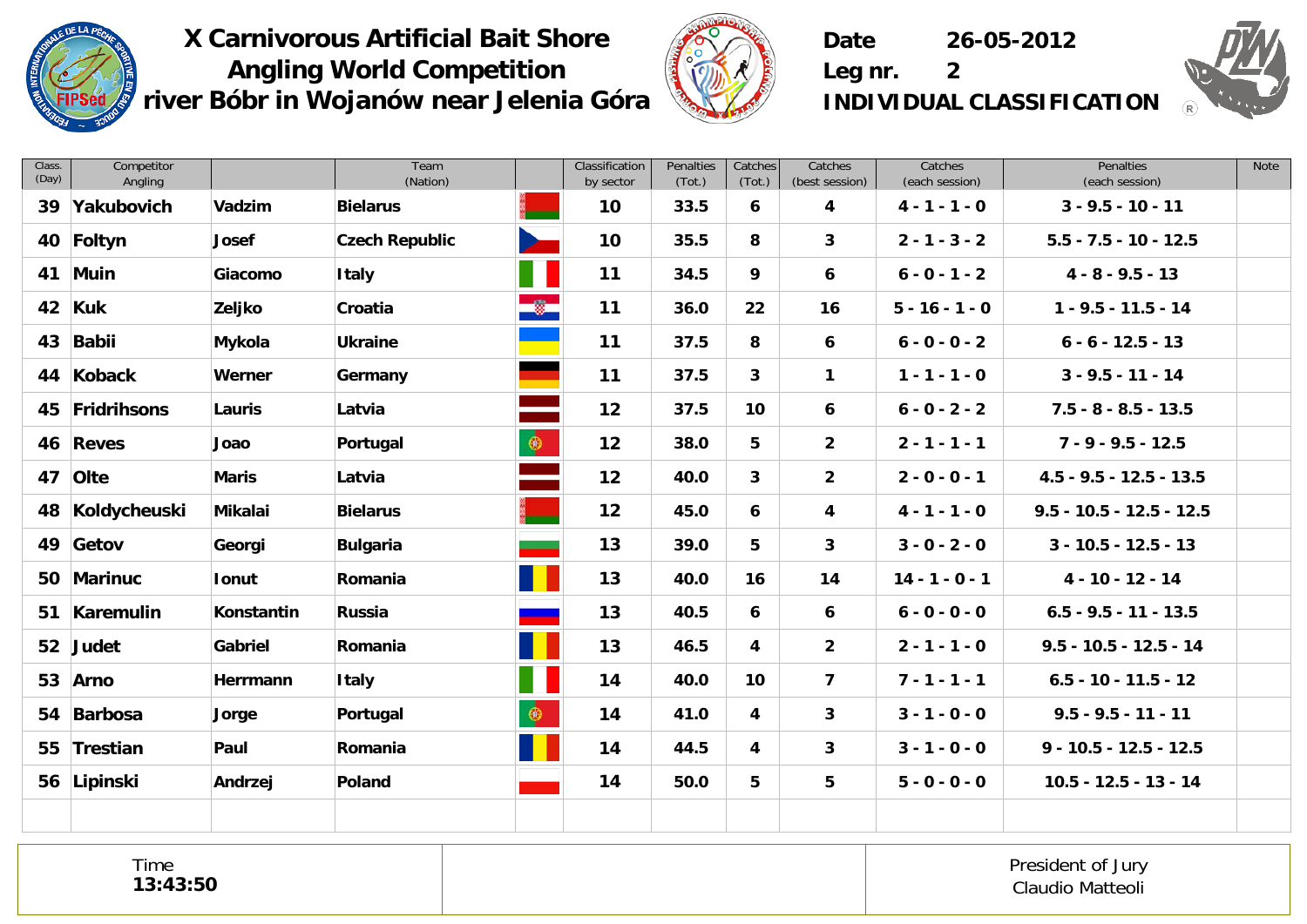

**Date 26-05-2012 Leg nr. 2 Sector A**

| <b>Back</b><br>Number | Competitor<br>Angling       | Team<br>(Nation)          |                | <b>Penalties</b><br>(Tot.) | Penalties<br>(each session) | Catches<br>(Tot.)       | Catches<br>best session | Classification<br>by sector | Note |
|-----------------------|-----------------------------|---------------------------|----------------|----------------------------|-----------------------------|-------------------------|-------------------------|-----------------------------|------|
| 1                     | <b>MAZUR Sebastian</b>      | Poland                    |                | 11.5                       | $2 - 4 - 1 - 4.5$           | 17                      | 11                      | 1.0                         |      |
| 3                     | <b>MATIJAŠIC Mario</b>      | Croatia                   | -0             | 18.5                       | $4 - 4 - 9.5 - 1$           | 15                      | 9                       | 2.0                         |      |
| 5                     | <b>BUZATU Sabin</b>         | Romania                   |                | 22.0                       | $5 - 9.5 - 3 - 4.5$         | 11                      | 8                       | 3.0                         |      |
| 7                     | <b>PAVLOV Igor</b>          | <b>Ukraine</b>            |                | 23.5                       | $8.5 - 1 - 9.5 - 4.5$       | 9                       | 5                       | 4.0                         |      |
| $\overline{2}$        | <b>CEPELÁK Michal</b>       | <b>Czech Republic</b>     | D.             | 25.5                       | $1 - 4 - 9.5 - 11$          | 14                      | 12                      | 5.0                         |      |
|                       | 12 BIAGI Simone             | <b>Italy</b>              |                | 30.5                       | $12.5 - 4 - 9.5 - 4.5$      | 5                       | $\overline{2}$          | 6.0                         |      |
|                       | 13 BOYADZIEHIEV Lyubomir    | Bulgaria                  |                | 31.0                       | $6.5 - 4 - 9.5 - 11$        | 8                       | 6                       | 7.0                         |      |
| 6                     | <b>BABIC Daniel</b>         | <b>Bosnia Herzegovina</b> |                | 32.0                       | $8.5 - 9.5 - 9.5 - 4.5$     | $\overline{\mathbf{z}}$ | 5                       | 8.0                         |      |
|                       | 10 SMATANA Juraj            | Slovakia                  | $\overline{1}$ | 33.0                       | $3 - 9.5 - 9.5 - 11$        | 11                      | 10                      | 9.0                         |      |
|                       | 11 YAKUBOVICH Vadzim        | <b>Bielarus</b>           |                | 33.5                       | $10 - 9.5 - 3 - 11$         | 6                       | 4                       | 10.0                        |      |
| 8                     | <b>KOBACK Werner</b>        | Germany                   |                | 37.5                       | $14 - 9.5 - 3 - 11$         | 3                       | 1                       | 11.0                        |      |
|                       | 14 OLTE Maris               | Latvia                    |                | 40.0                       | $12.5 - 13.5 - 9.5 - 4.5$   | $\mathbf{3}$            | $2^{\circ}$             | 12.0                        |      |
| 4                     | <b>KAREMULIN Konstantin</b> | <b>Russia</b>             |                | 40.5                       | $6.5 - 13.5 - 9.5 - 11$     | 6                       | 6                       | 13.0                        |      |
| 9                     | <b>BARBOSA Jorge</b>        | Portugal                  | $\circledast$  | 41.0                       | $11 - 9.5 - 9.5 - 11$       | 4                       | 3                       | 14.0                        |      |
|                       |                             |                           |                |                            |                             |                         |                         |                             |      |
|                       |                             |                           |                |                            |                             |                         |                         |                             |      |

| President of Jury<br>Claudio Matteoli |
|---------------------------------------|
|---------------------------------------|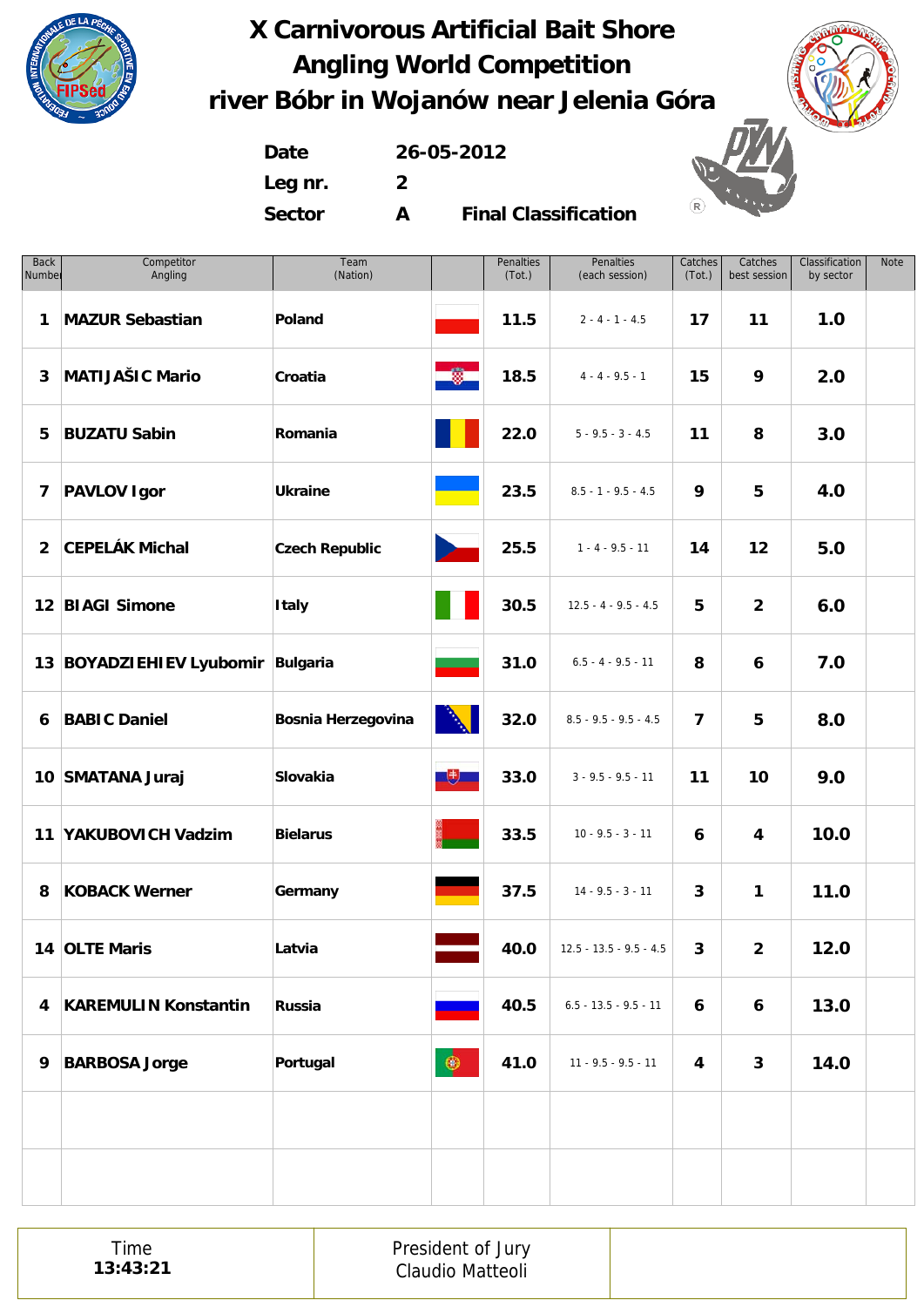

**Date 26-05-2012 Leg nr. 2 Sector B**

| <b>Back</b><br>Number | Competitor<br>Angling      | Team<br>(Nation)          |                          | Penalties<br>(Tot.) | Penalties<br>(each session) | Catches<br>(Tot.)       | Catches<br>best session | Classification<br>by sector | <b>Note</b> |
|-----------------------|----------------------------|---------------------------|--------------------------|---------------------|-----------------------------|-------------------------|-------------------------|-----------------------------|-------------|
|                       | 10 FORBAK Martin           | Slovakia                  | $\overline{\mathcal{F}}$ | 10.0                | $2.5 - 3 - 1 - 3.5$         | 32                      | 17                      | 1.0                         |             |
| 9                     | <b>DUARTE Nuno</b>         | Portugal                  | $\circledast$            | 20.5                | $6.5 - 5 - 5.5 - 3.5$       | 17                      | $\overline{\mathbf{z}}$ | 2.0                         |             |
| 7                     | <b>VOROTNIAK Volodymyr</b> | <b>Ukraine</b>            |                          | 22.5                | $2.5 - 10 - 2.5 - 7.5$      | 24                      | 17                      | 3.0                         |             |
| 1                     | <b>KRZYSZCZYK Wojciech</b> | Poland                    |                          | 24.0                | $9.5 - 5 - 8.5 - 1$         | 17                      | 6                       | 4.0                         |             |
| 4                     | <b>MISHIN Artem</b>        | Russia                    |                          | 24.5                | $12.5 - 2 - 2.5 - 7.5$      | 19                      | 11                      | 5.0                         |             |
| 6                     | <b>LADAN Boris</b>         | <b>Bosnia Herzegovina</b> | Ŋ                        | 30.0                | $1 - 10 - 11.5 - 7.5$       | 29                      | 25                      | 6.0                         |             |
|                       | 11 SEDAKOV Eugen           | <b>Bielarus</b>           |                          | 32.0                | $11 - 13.5 - 5.5 - 2$       | 11                      | 4                       | 7.0                         |             |
|                       | 13 HRISTOV Teodoro         | <b>Bulgaria</b>           |                          | 33.5                | $5 - 5 - 11.5 - 12$         | 14                      | 8                       | 8.0                         |             |
| 8                     | <b>BORCHERT Gerd</b>       | Germany                   |                          | 34.0                | $14 - 7 - 5.5 - 7.5$        | $\overline{\mathbf{z}}$ | 3                       | 9.0                         |             |
| $\overline{2}$        | <b>FOLTYN Josef</b>        | <b>Czech Republic</b>     | $\mathbf{r}$             | 35.5                | $12.5 - 10 - 5.5 - 7.5$     | 8                       | 3                       | 10.0                        |             |
| $\mathbf{3}$          | <b>KUK Zeljko</b>          | Croatia                   | 圜                        | 36.0                | $9.5 - 1 - 11.5 - 14$       | 22                      | 16                      | 11.0                        |             |
|                       | 14 FRIDRIHSONS Lauris      | Latvia                    |                          | 37.5                | $8 - 13.5 - 8.5 - 7.5$      | 10                      | 6 <sup>1</sup>          | 12.0                        |             |
| 5                     | <b>MARINUC Ionut</b>       | Romania                   |                          | 40.0                | $4 - 10 - 14 - 12$          | 16                      | 14                      | 13.0                        |             |
|                       | 12 ARNO Herrmann           | <b>Italy</b>              |                          | 40.0                | $6.5 - 10 - 11.5 - 12$      | 10                      | $\overline{\mathbf{z}}$ | 14.0                        |             |
|                       |                            |                           |                          |                     |                             |                         |                         |                             |             |
|                       |                            |                           |                          |                     |                             |                         |                         |                             |             |

|--|--|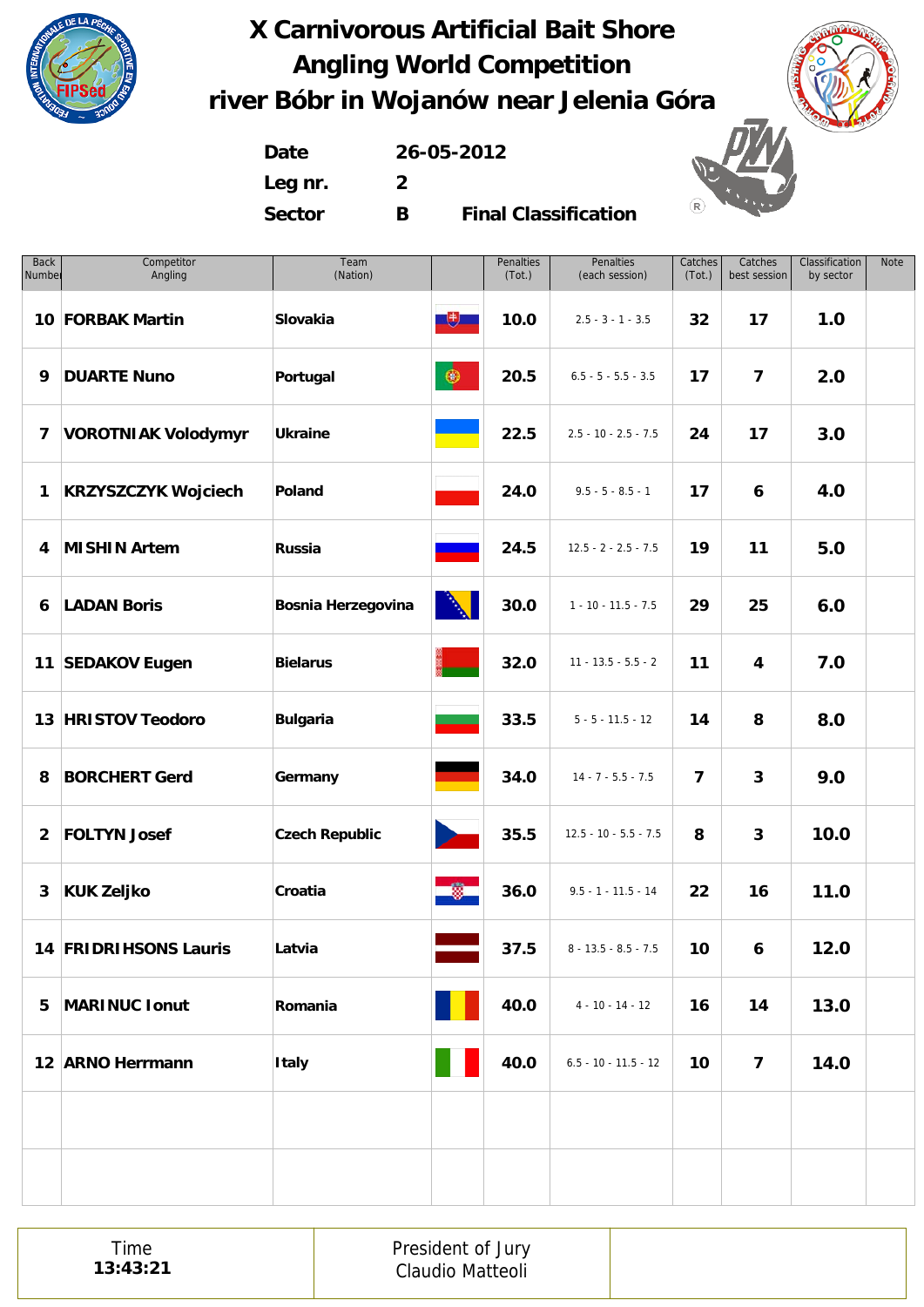

**Date 26-05-2012 Leg nr. 2 Sector C**



| <b>Back</b><br>Number   | Competitor<br>Angling   | Team<br>(Nation)          |                      | Penalties<br>(Tot.) | Penalties<br>(each session) | Catches<br>(Tot.) | Catches<br>best session | Classification<br>by sector | Note |
|-------------------------|-------------------------|---------------------------|----------------------|---------------------|-----------------------------|-------------------|-------------------------|-----------------------------|------|
|                         | 14 EGLITIS Ainars       | Latvia                    |                      | 15.5                | $1 - 4.5 - 7 - 3$           | 18                | 12                      | 1.0                         |      |
| 4                       | <b>SHANIN Alexey</b>    | Russia                    |                      | 20.5                | $7.5 - 4.5 - 7 - 1.5$       | 12                | 5                       | 2.0                         |      |
| $\mathbf{1}$            | <b>KOWALSKI Daniel</b>  | Poland                    |                      | 21.5                | $2 - 9 - 1 - 9.5$           | 16                | 9                       | 3.0                         |      |
|                         | 10 HOLLY Lukas          | Slovakia                  | $\overline{1}$       | 22.5                | $12.5 - 2 - 2 - 6$          | 10                | $\mathbf{3}$            | 4.0                         |      |
| 6                       | <b>LASTRIC Pero</b>     | <b>Bosnia Herzegovina</b> | <b>A</b>             | 26.0                | $7.5 - 4.5 - 12.5 - 1.5$    | 11                | 5                       | 5.0                         |      |
| 8                       | <b>BORCHERT Carsten</b> | Germany                   |                      | 30.0                | $4 - 1 - 12.5 - 12.5$       | 12                | $\overline{7}$          | 6.0                         |      |
|                         | 12 FERRO Andrea         | <b>Italy</b>              |                      | 30.0                | $4 - 13 - 7 - 6$            | 10                | $\overline{\mathbf{z}}$ | 7.0                         |      |
| $\overline{2}$          | <b>TICHY Michal</b>     | <b>Czech Republic</b>     | <b>Participation</b> | 31.0                | $9 - 9 - 7 - 6$             | 8                 | 4                       | 8.0                         |      |
| 3                       | <b>BORAS Mijo</b>       | Croatia                   | e og e               | 31.5                | $14 - 4.5 - 7 - 6$          | 6                 | $\overline{2}$          | 9.0                         |      |
|                         | 11 KANARSKIY Yevgeniy   | <b>Bielarus</b>           |                      | 32.5                | $4 - 9 - 7 - 12.5$          | 9                 | $\overline{\mathbf{z}}$ | 10.0                        |      |
| $\overline{\mathbf{z}}$ | <b>BABII Mykola</b>     | <b>Ukraine</b>            |                      | 37.5                | $6 - 13 - 12.5 - 6$         | 8                 | 6                       | 11.0                        |      |
| 9                       | <b>REVES Joao</b>       | Portugal                  | $\circledast$        | 38.0                | $12.5 - 9 - 7 - 9.5$        | 5                 | $\overline{2}$          | 12.0                        |      |
|                         | 13 GETOV Georgi         | <b>Bulgaria</b>           |                      | 39.0                | $10.5 - 13 - 3 - 12.5$      | 5                 | $\mathbf{3}$            | 13.0                        |      |
| 5                       | <b>TRESTIAN Paul</b>    | Romania                   |                      | 44.5                | $10.5 - 9 - 12.5 - 12.5$    | 4                 | $\mathbf{3}$            | 14.0                        |      |
|                         |                         |                           |                      |                     |                             |                   |                         |                             |      |
|                         |                         |                           |                      |                     |                             |                   |                         |                             |      |

|--|